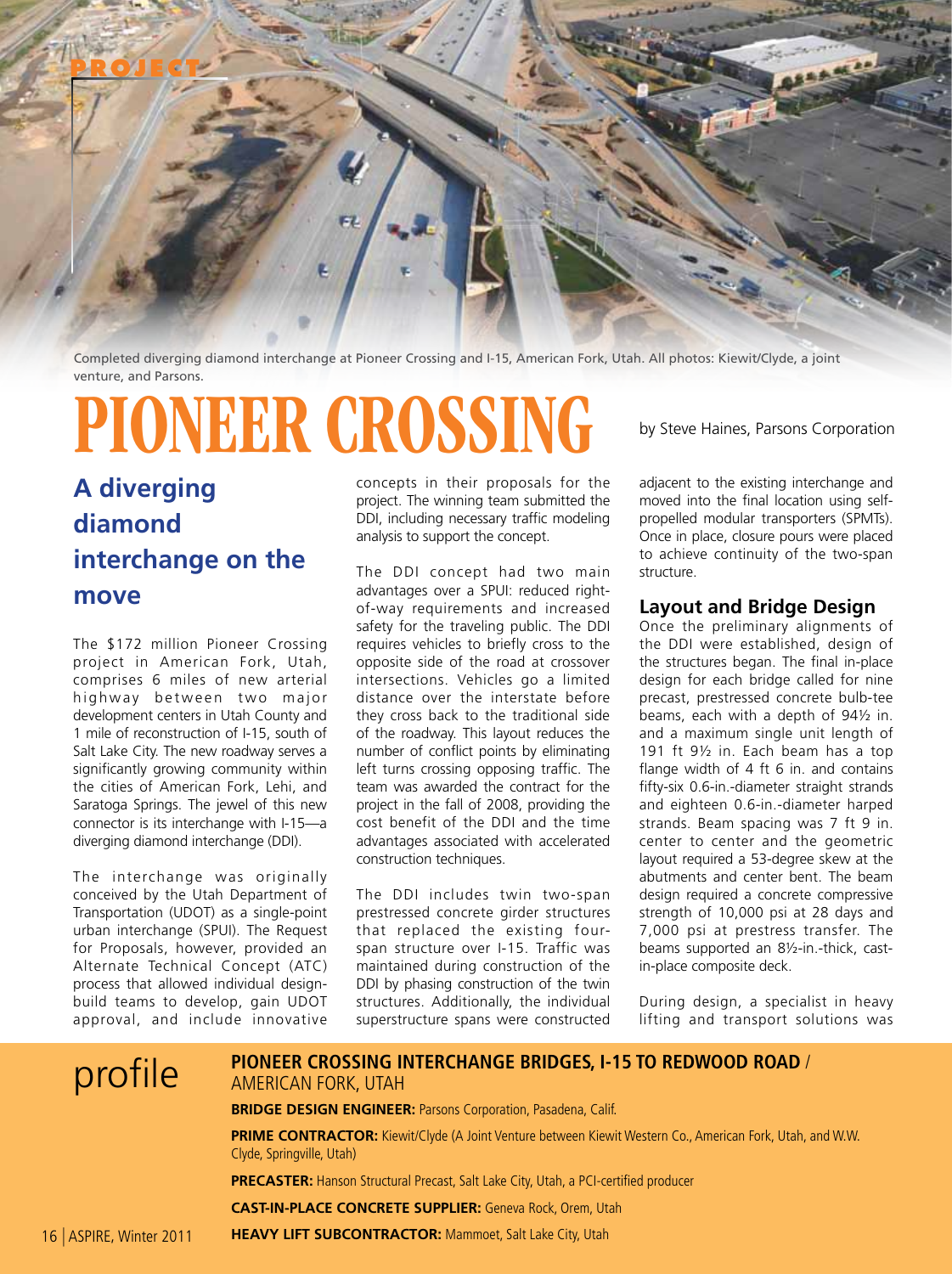A schematic diagram of the Pioneer Crossing diverging diamond interchange. Drawing: Parsons Corporation

engaged to finalize the location of the SPMTs. The permanent abutments were supported on pipe pile foundations that were enclosed with two-stage mechanically stabilized earth (MSE) walls. Due to this configuration at the abutments, it was necessary to locate the SPMTs at approximately the twentieth points of the spans. This avoided conflicts between the SPMTs and the abutment walls.

Once the SPMT support locations were defined, the superstructure was analyzed for the temporary support conditions during transport from the bridge staging area to its permanent location. The geometric shape of the precast concrete girders was limited by the forms available at the fabricator and the number of prestressing strands was near the upper capacity of the fabricator's bed. The strength of the concrete girders was essentially fixed by the conventional design. If the stresses due to temporary loading during transport exceeded the



The westbound bridge spans are shown in the staging area located approximately 1100 ft southwest of the final bridge location.

service limit state, few options other than relocating the SPMTs were available.

The composite behavior of the superstructure allowed the girders to remain in compression during transport. The deck was in tension along the length of the span with the highest tensile stresses over the SPMT support locations. Additional reinforcement was added to the deck to account for these tensile forces and the stress limits in the reinforcement were limited to 30.0 ksi in keeping with the UDOT *Manual for the Moving of Utah Bridges using SPMTs*. To help minimize the tensile stresses in the deck, the concrete end diaphragms were not cast until the spans were in their final locations. Additionally, the concrete deck was not cast over the ends of the girders. This not only reduced tensile stresses in the deck, but facilitated the closure pour at the center-bent to establish live load continuity.

#### **Construction of the Spans**

The westbound superstructure spans were constructed in a staging area located southwest of the bridge site and the eastbound superstructure spans were constructed in an area located northwest of the site. The individual spans were constructed on temporary falsework which was supported on large concrete spread footings. Due to existing site conditions, both staging

SPMTs were placed at approximately the twentieth points from the ends of the spans.

#### TWO PRECAST, PRESTRESSED CONCRETE BULB-TEE GIRDER BRIDGES BUILT WITH CAST-IN-PLACE CONCRETE DECKS IN STAGING AREAS AND MOVED WITH HEAVY LIFTING EQUIPMENT INTO PLACE / UTAH DEPARTMENT OF TRANSPORTATION, OWNER

**BRIDGE DESCRIPTION:** Twin two-span precast, prestressed concrete girder bridges with a cast-in-place composite deck

**STRUCTURAL COMPONENTS:** Eighteen 941/<sub>2</sub>-in.-deep bulb-tee girders in each bridge with maximum girder length of 191 ft 91/2 in.

*awards:* Mountain States Contractor*, 2010 Project of the Year;* Roads & Bridges*, 2010 No. 9 Road Project; American Council of Engineering Companies, Utah Chapter, 2011 Transportation Project Grand Award*